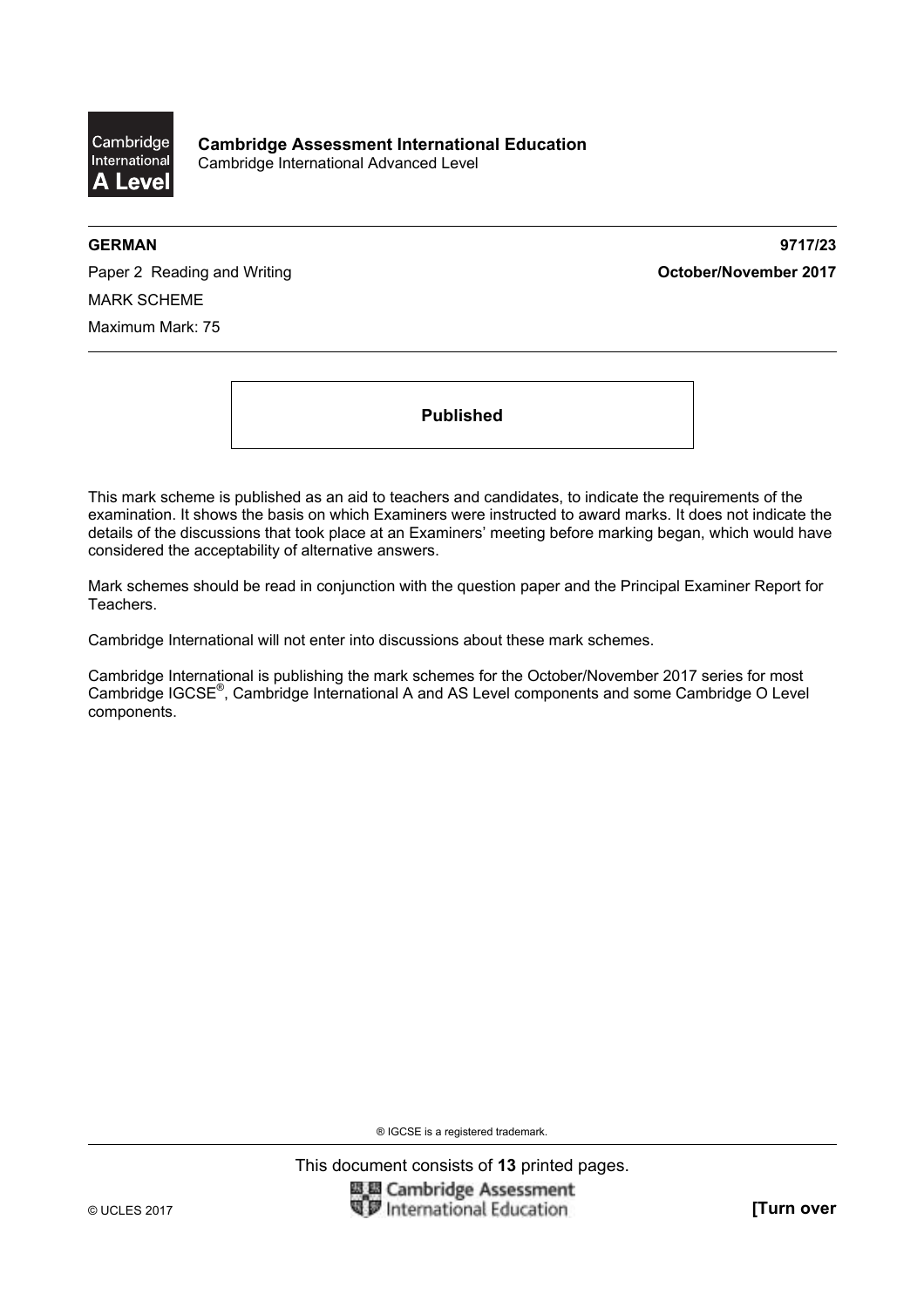## **1 General Marking Principles**

**1.1** Please note that it is not possible to list all acceptable alternatives in the Detailed Mark Scheme provided on the following pages. You will need to consider all alternative answers and unexpected approaches in candidates' scripts, make a decision on whether they communicate the required elements, in consultation with the Principal Examiner if necessary, and award marks accordingly.

## **1.2 Crossing out:**

- **(a)** If a candidate changes his/her mind over an answer and crosses out an attempt, award a mark if the final attempt is correct.
- **(b)** If a candidate crosses out an answer to a whole question but makes no second attempt at it, mark the crossed out work.

# **1.3** Annotation used in marking:

- **(a)** BOD = Benefit of the Doubt and is used to indicate material considered by the Examiner and judged to be more correct than incorrect: the benefit of the doubt is given to the candidate and the mark is awarded.
- **(b)** NBOD = No Benefit of the Doubt and is used to indicate material considered by the Examiner and judged to be more incorrect than correct: the benefit of the doubt is **not** given to the candidate and the mark is **not** awarded.
- **(c)** caret = to indicate where something which is key to the response is missing.

## **1.4** No response and '0' marks

There is a NR (No Response) option in **scoris.** 

#### Award NR (No Response):

- If there is nothing written at all in the answer space or
- If there is only a comment which does not in any way relate to the question being asked (e.g. 'can't do' or 'don't know') or
- If there is only a mark which isn't an attempt at the question (e.g. a dash, a question mark).

Award 0:

• If there is any attempt that earns no credit. This could, for example, include the candidate copying all or some of the question, or any working that does not earn any marks, whether crossed out or not.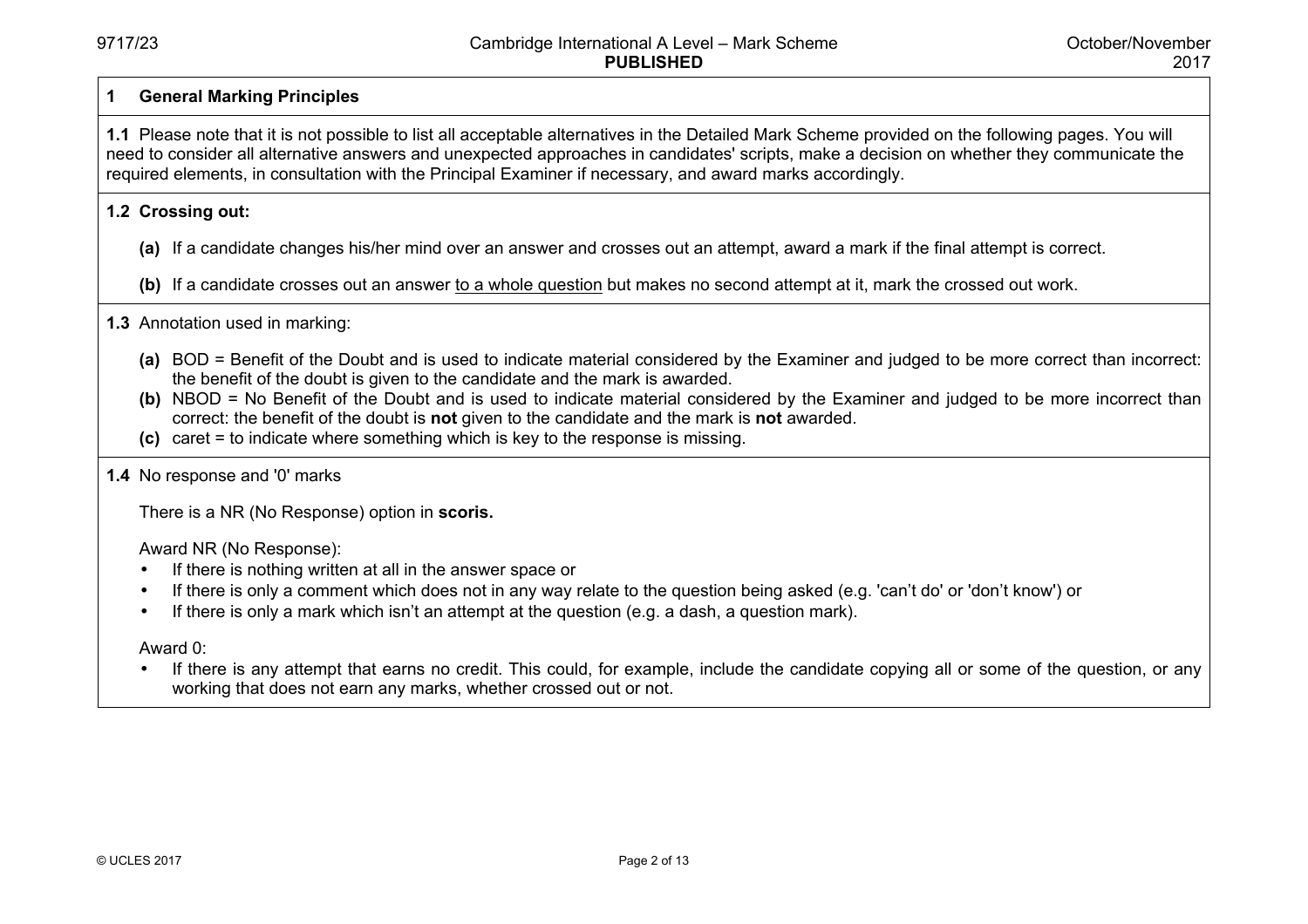October/November 2017

| <b>Question</b>   | <b>Answer</b>                                                                                                                                                                                     | <b>Marks</b> | <b>Not Allowed Responses</b>                                                              |  |  |
|-------------------|---------------------------------------------------------------------------------------------------------------------------------------------------------------------------------------------------|--------------|-------------------------------------------------------------------------------------------|--|--|
| <b>Question 1</b> |                                                                                                                                                                                                   |              |                                                                                           |  |  |
|                   | Allow one incorrect or missing accent which doesn't alter meaning.<br>Accept only answers which fit directly into the 'footprint' left by the original word<br>- i.e. no additions, no deletions. |              | Two incorrect or missing accents in one answer, no<br>mark.<br>Do not allow misspellings. |  |  |
| 1(a)              | alias                                                                                                                                                                                             |              |                                                                                           |  |  |
| 1(b)              | mehr als                                                                                                                                                                                          |              |                                                                                           |  |  |
| 1(c)              | beinah(e)                                                                                                                                                                                         |              |                                                                                           |  |  |
| 1(d)              | Rundfunk                                                                                                                                                                                          |              |                                                                                           |  |  |
| 1(e)              | fordern                                                                                                                                                                                           | 1            | Reject: fördern                                                                           |  |  |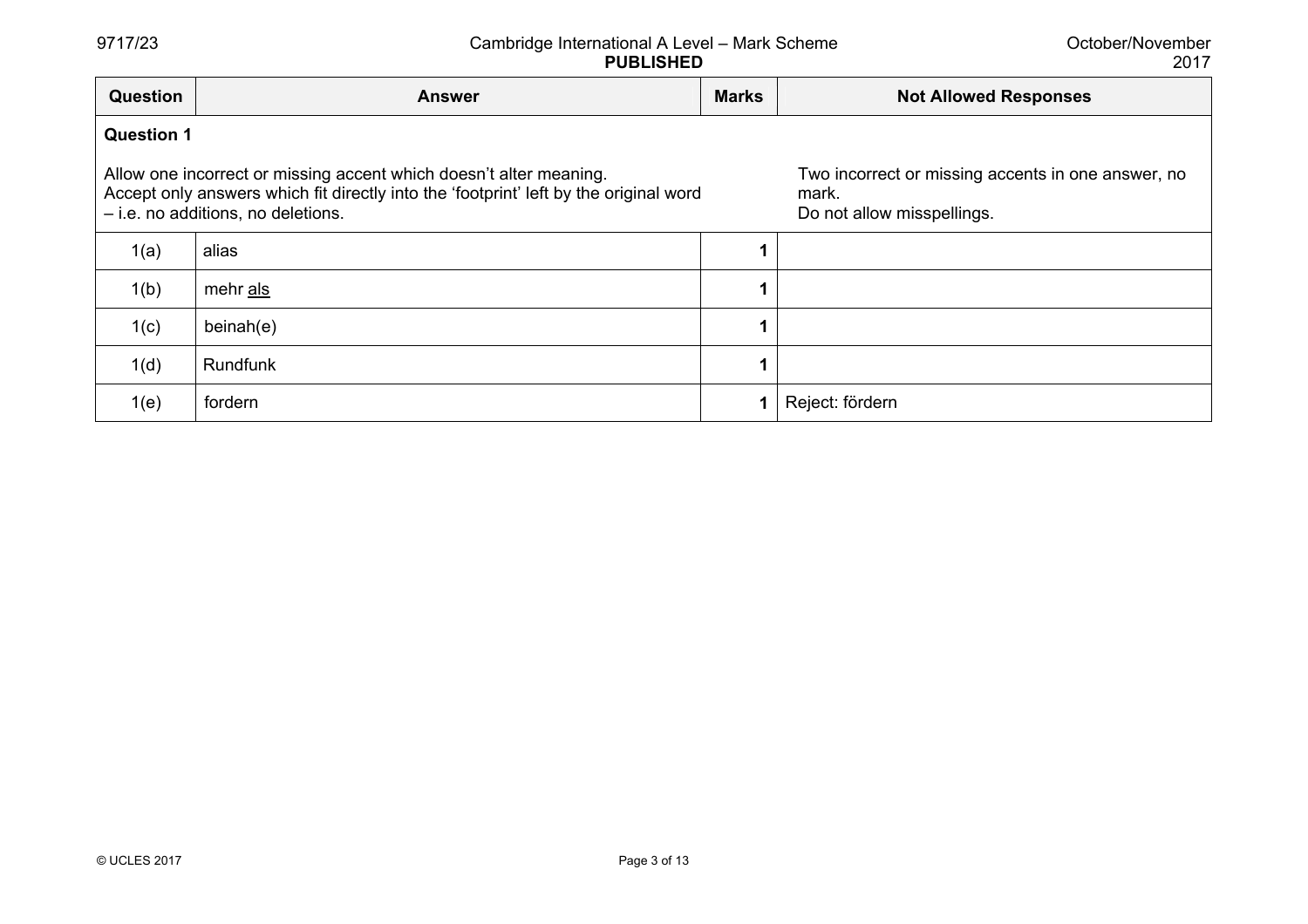| <b>Question</b>   | <b>Answer</b>                                                                     | <b>Marks</b> | <b>Not Allowed Responses</b>                                                                                                                        |
|-------------------|-----------------------------------------------------------------------------------|--------------|-----------------------------------------------------------------------------------------------------------------------------------------------------|
| <b>Question 2</b> |                                                                                   |              |                                                                                                                                                     |
|                   | Allow one minor spelling mistake or incorrect accent which doesn't alter meaning. |              | Two minor spelling errors or accents in one answer,<br>no mark.<br>Errors in verb endings in particular do not constitute<br>minor spelling errors. |
| 2(a)              | ---Traum                                                                          |              |                                                                                                                                                     |
| 2(b)              | --- in meiner eigenen Sprache zu hören/anzuhören                                  |              |                                                                                                                                                     |
| 2(c)              | ---sind deutsche Texte präziser und direkter                                      |              |                                                                                                                                                     |
| 2(d)              | --- vom/von dem/von Nationalsozialismus                                           |              |                                                                                                                                                     |
| 2(e)              | ---wir haben (schnell) das Gefühl, in die rechtsradikale Ecke zu<br>rutschen.     |              |                                                                                                                                                     |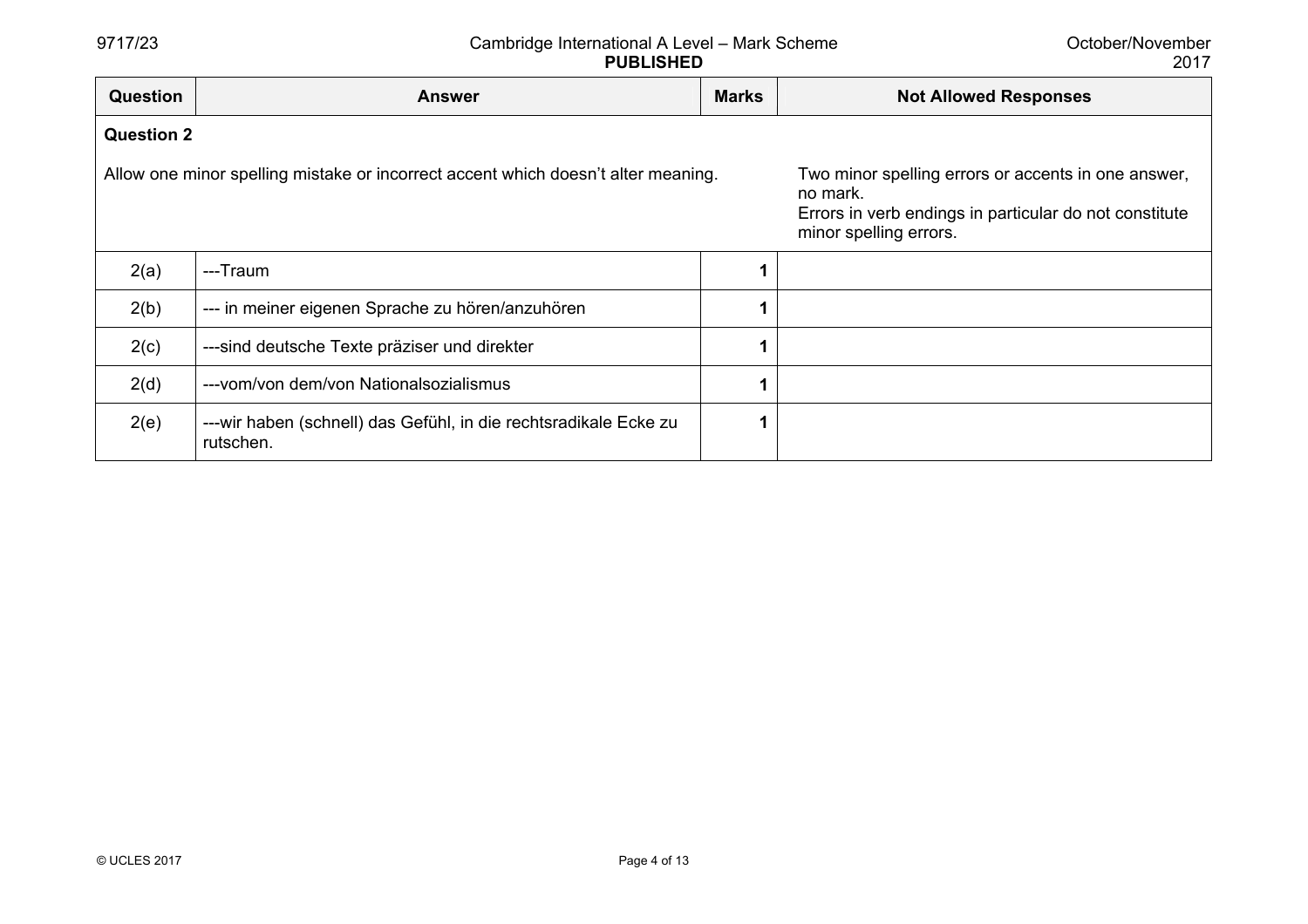| Question          | <b>Answer</b>                                                                                                                                                                                                                                                                                                                                                                                                                                  | <b>Marks</b> | <b>Not Allowed Responses</b> |  |
|-------------------|------------------------------------------------------------------------------------------------------------------------------------------------------------------------------------------------------------------------------------------------------------------------------------------------------------------------------------------------------------------------------------------------------------------------------------------------|--------------|------------------------------|--|
| <b>Question 3</b> |                                                                                                                                                                                                                                                                                                                                                                                                                                                |              |                              |  |
|                   | Indicate which correct point is being rewarded by writing the capital letter of the point given in the scheme below in the body of text.                                                                                                                                                                                                                                                                                                       |              |                              |  |
| reasons.          | If (and only if) all the words in bold in the square brackets [ ] in the reject column appear in the answer unchanged, reject as a 'lift', regardless of<br>whatever else may have been done with the other words. Indicate by square brackets on the script. Do not use square brackets for other                                                                                                                                             |              |                              |  |
|                   | In general, if the only way a candidate has avoided a lift is by inventing new words or substituting words which are substantially incorrect (but<br>tolerate minor misspelling), penalise as a lift. But if the candidate has made an attempt to avoid the lift by (say) replacing a noun with a verb but<br>has made a mistake with the verb ending, allow the comprehension mark (but bear in mind later for the Quality of Language mark.) |              |                              |  |
|                   | It is not uncommon for candidates to 'lift' and then go on to rephrase acceptably, in which case indicate the lift [] but reward the rephrase.                                                                                                                                                                                                                                                                                                 |              |                              |  |
| elements.         | Words which appear in brackets in the mark scheme are non-essential elements; words which are underlined in the mark scheme are essential                                                                                                                                                                                                                                                                                                      |              |                              |  |
| 3(a)              | Musikalische Gleichberechtigung hat<br>stattgefunden/mehr deutsche Musik im Radio/keine<br>Quote mehr                                                                                                                                                                                                                                                                                                                                          | 3            |                              |  |
|                   | die Szene ist vielfältig<br>gute Qualität von Produktion und Technik                                                                                                                                                                                                                                                                                                                                                                           |              |                              |  |
| 3(b)              | es gibt ein Deutsches Musik-Exportbüro<br>Traum vom Zentrum für das neue deutsche Lied<br>es gibt ein RocknPopmuseum<br>es wurde ein Buch veröffentlicht                                                                                                                                                                                                                                                                                       | 4            |                              |  |
|                   | an der Uni gab es ein Seminar zum Thema<br>$(\text{any } 4 \text{ of } 5)$                                                                                                                                                                                                                                                                                                                                                                     |              |                              |  |
| 3(c)              | Texte sind präziser und direkter<br>Bessere emotionale Verbindung zu den Inhalten<br>Bedürfnis nach Verständnis                                                                                                                                                                                                                                                                                                                                | 3            |                              |  |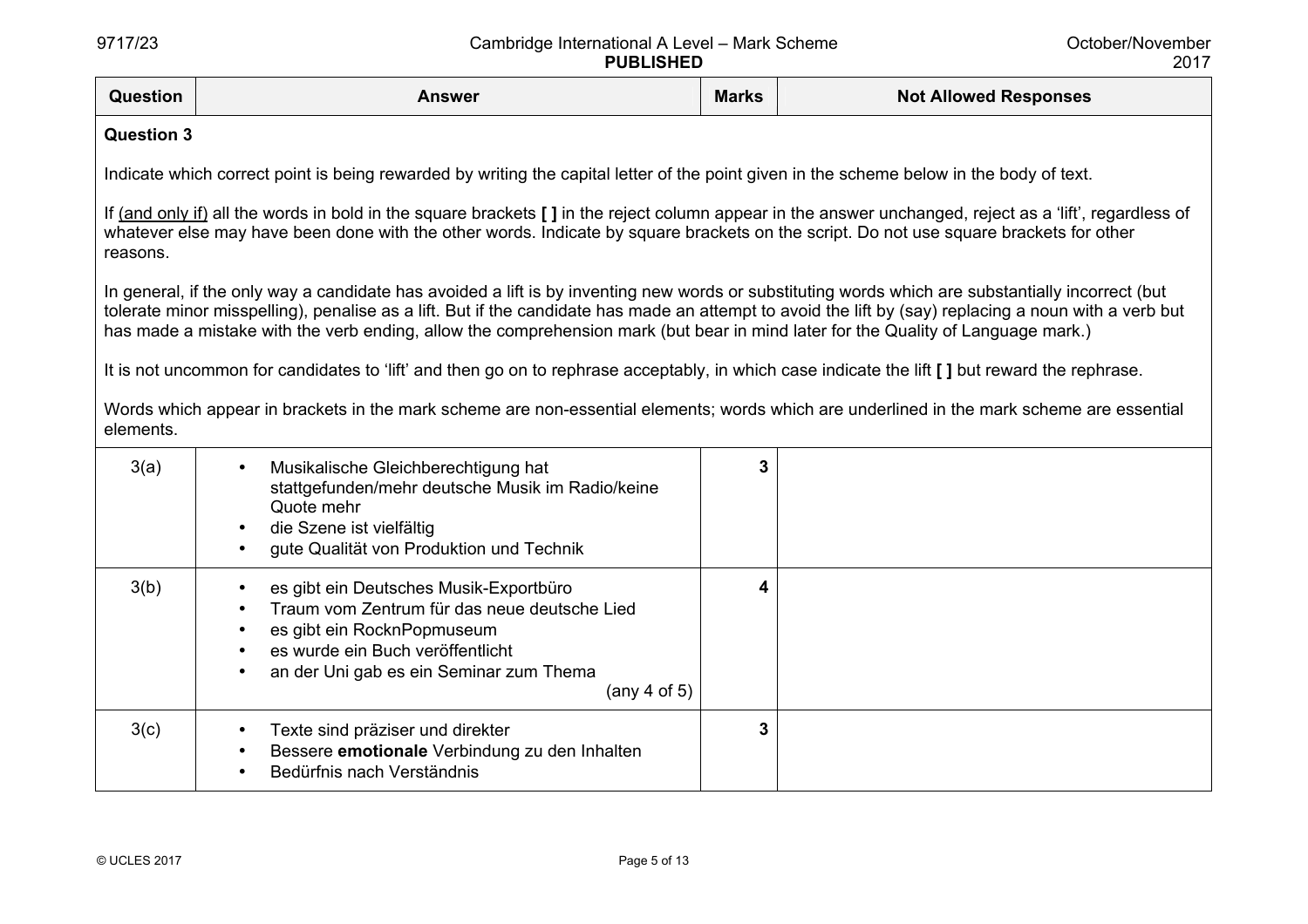| <b>Question</b> | <b>Answer</b>                                                                                                                                    | <b>Marks</b> | <b>Not Allowed Responses</b> |
|-----------------|--------------------------------------------------------------------------------------------------------------------------------------------------|--------------|------------------------------|
| 3(d)            | Durch den Nationalsozialismus<br>Man hat schnell das Gefühl, in die rechtsradikale Ecke<br>zu rutschen                                           |              |                              |
| 3(e)            | Studenten bewerben sich mit englischen Texten<br>Studenten trauen sich nicht, auf Deutsch zu schreiben<br>Gefühle ausdrücken, die jeder versteht |              |                              |

# **Quality of Language – Accuracy (Questions 3, 4 and 5)** [5]

# **5 Very good**

Consistently accurate. Only very few errors of minor significance. Accurate use of more complex structures (verb forms, tenses, prepositions, word order).

## **4 Good**

Higher incidence of error than above, but clearly has a sound grasp of the grammatical elements in spite of lapses. Some capacity to use accurately more complex structures.

## **3 Sound**

Fair level of accuracy. Common tenses and regular verbs mostly correctly formed. Some problems in forming correct agreement of adjectives. Difficulty with irregular verbs, use of prepositions.

## **2 Below average**

Persistent errors in tense and verb forms. Prepositions frequently incorrect. Recurrent errors in agreement of adjectives.

# **0–1 Poor**

Little or no evidence of grammatical awareness. Most constructions incomplete or incorrect. Consistent and repeated error.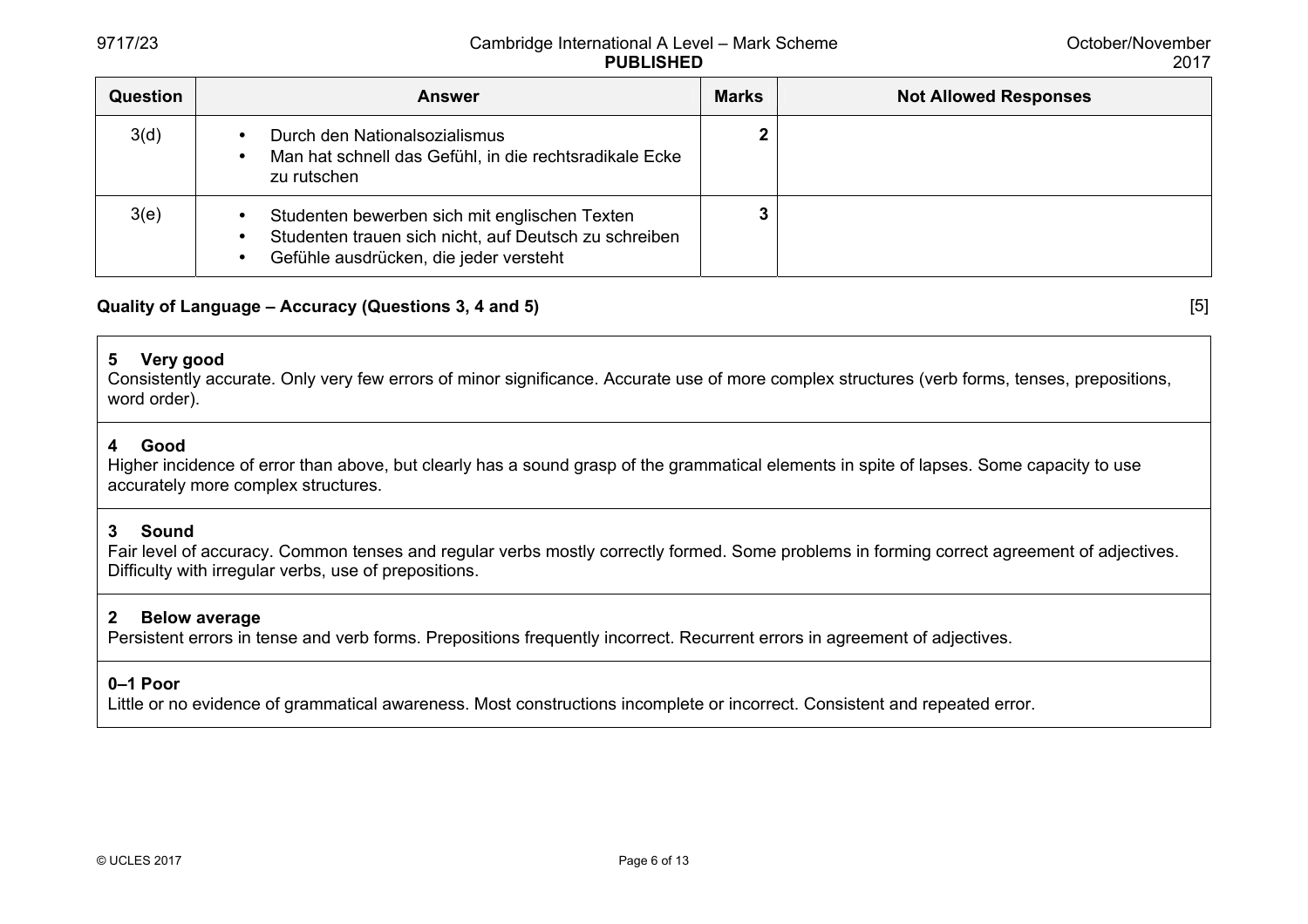## **Additional marking guidance for Quality of Language – questions 3 and 4**

The five marks available for Quality of Language are awarded **globally** for the whole performance on each set of answers.

A concise answer, containing all mark-bearing components for content is scored on the full range of marks for language, i.e. length does not determine the Quality of Language mark.

**Answers scoring 0 for content** cannot contribute to the overall Quality of Language mark.

Identify the answer(s) scoring 0 for content in the whole set of answers. Then add together the number of Content marks available for each of these questions and reduce the Quality of Language mark according to the following table:

| Total Content marks available on<br>questions where a candidate scores 0 | <b>Reduce Quality of Language mark by:</b> |
|--------------------------------------------------------------------------|--------------------------------------------|
| 2 or 3                                                                   |                                            |
| 4 or 5                                                                   | 2                                          |
| 6 or 7                                                                   | 3                                          |
| 8 or 9                                                                   |                                            |

**Note**: A minimum of one mark for Quality of Language should be awarded if there are any Content marks at all (i.e. 0 Language marks only if 0 Content marks).

[Total: 20]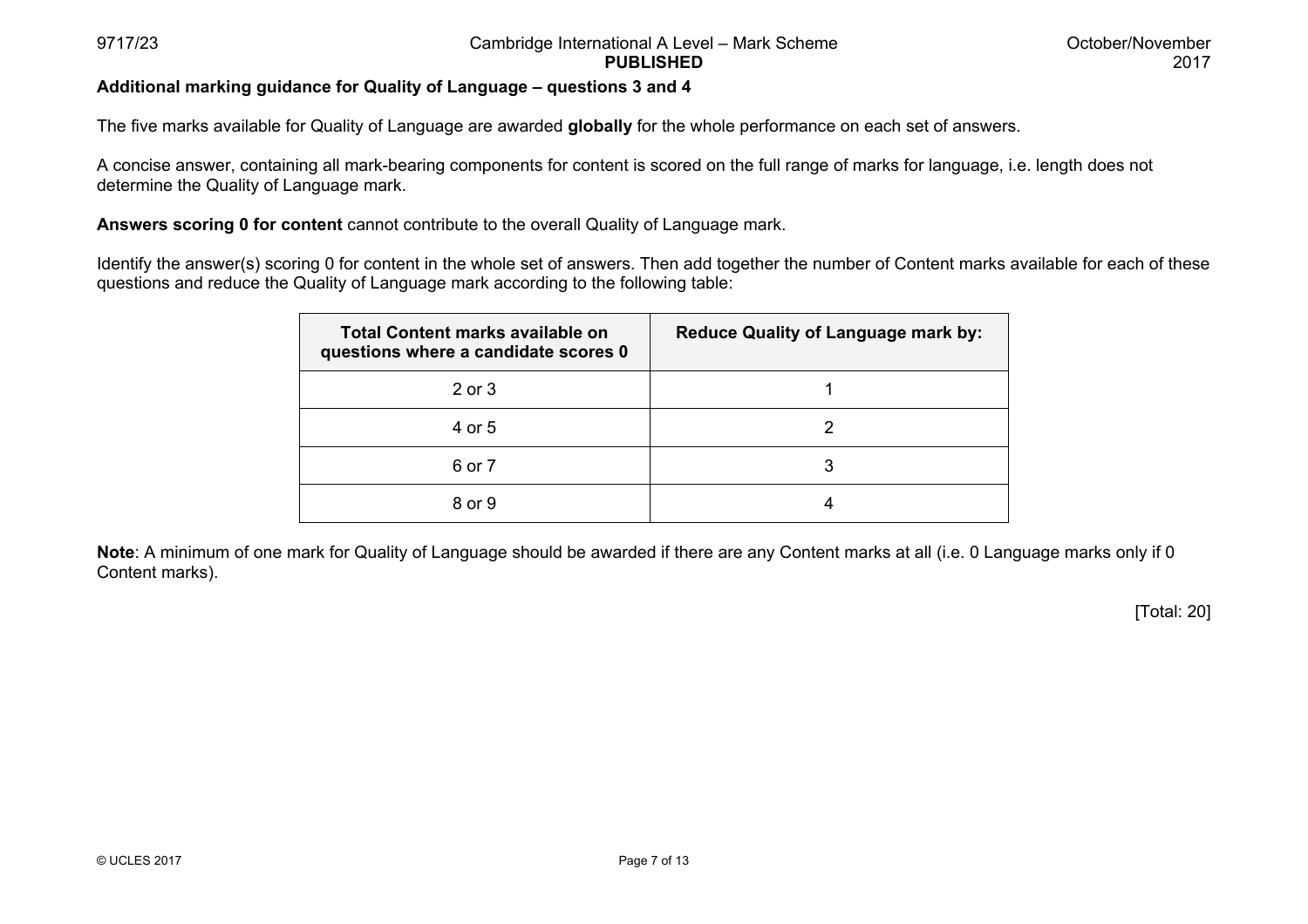| <b>Question</b> | <b>Answer</b>                                                                                                                                                                                                                      | <b>Marks</b>   | <b>Not Allowed Responses</b> |
|-----------------|------------------------------------------------------------------------------------------------------------------------------------------------------------------------------------------------------------------------------------|----------------|------------------------------|
| 4(a)            | Top 10 der deutschen Album Charts einige Wochen<br>deutschsprachig<br>Auch jenseits der ersten Zehn viel Deutschsprachiges<br>$\bullet$<br>Einige deutschsprachige Lieder in den Charts im<br>Ausland                              | 3              |                              |
| 4(b)            | Stärkt die Branche<br>$\bullet$<br>Mehr Radiopräsenz für deutschsprachige Lieder<br>$\bullet$<br>Mehr Förderung und Hilfe für junge Künstler                                                                                       | 3              |                              |
| 4(c)            | Es gibt mehr Interesse an deutscher Sprache<br>$\bullet$<br>Hoher Stellenwert der heimischen Künstler<br>Generationsübergreifendes Interesse an deutscher<br>$\bullet$<br><b>Musik</b>                                             | 3              |                              |
| 4(d)            | Einheitlicher im Stil/weniger Vielfalt<br>$\bullet$<br>Kleiner als die jetzige<br>$\bullet$<br>das Ausland hatte kein Interesse<br>Songs weniger in den Charts<br>andere Selbstverständlichkeit<br>$(\text{any } 4 \text{ of } 5)$ | 4              |                              |
| 4(e)            | Musik ist moderner/cooler<br>$\bullet$<br>Zeitgemäße /angesagter Arrangements<br>Kontinuität<br>(any $2$ of $3$ )                                                                                                                  | $\overline{2}$ |                              |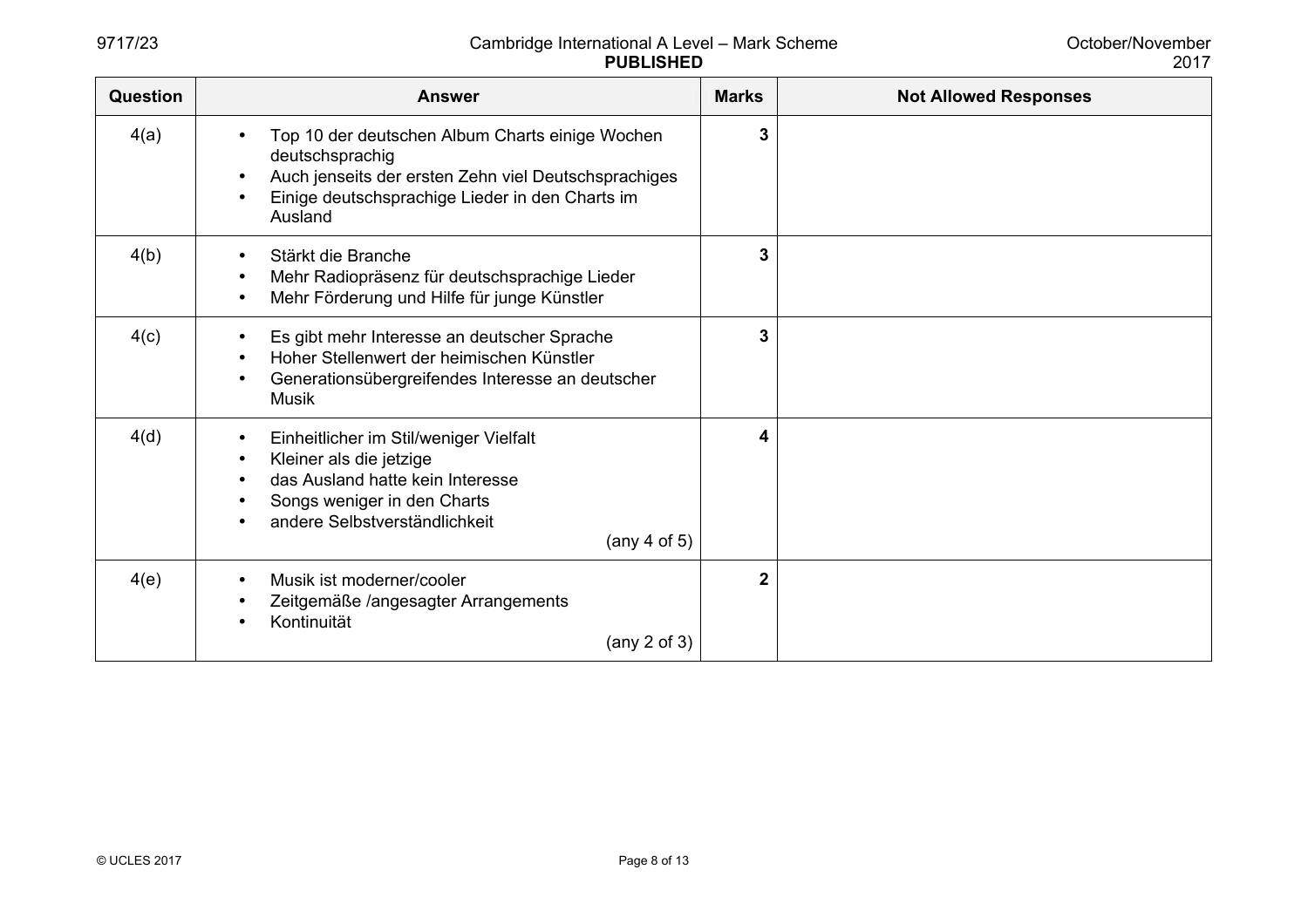#### **Quality of Language – Accuracy (Questions 3, 4 and 5)** [5]

# **5 Very good**

Consistently accurate. Only very few errors of minor significance. Accurate use of more complex structures (verb forms, tenses, prepositions, word order).

#### **4 Good**

Higher incidence of error than above, but clearly has a sound grasp of the grammatical elements in spite of lapses. Some capacity to use accurately more complex structures.

## **3 Sound**

Fair level of accuracy. Common tenses and regular verbs mostly correctly formed. Some problems in forming correct agreement of adjectives. Difficulty with irregular verbs, use of prepositions.

#### **2 Below average**

Persistent errors in tense and verb forms. Prepositions frequently incorrect. Recurrent errors in agreement of adjectives.

#### **0–1 Poor**

Little or no evidence of grammatical awareness. Most constructions incomplete or incorrect. Consistent and repeated error.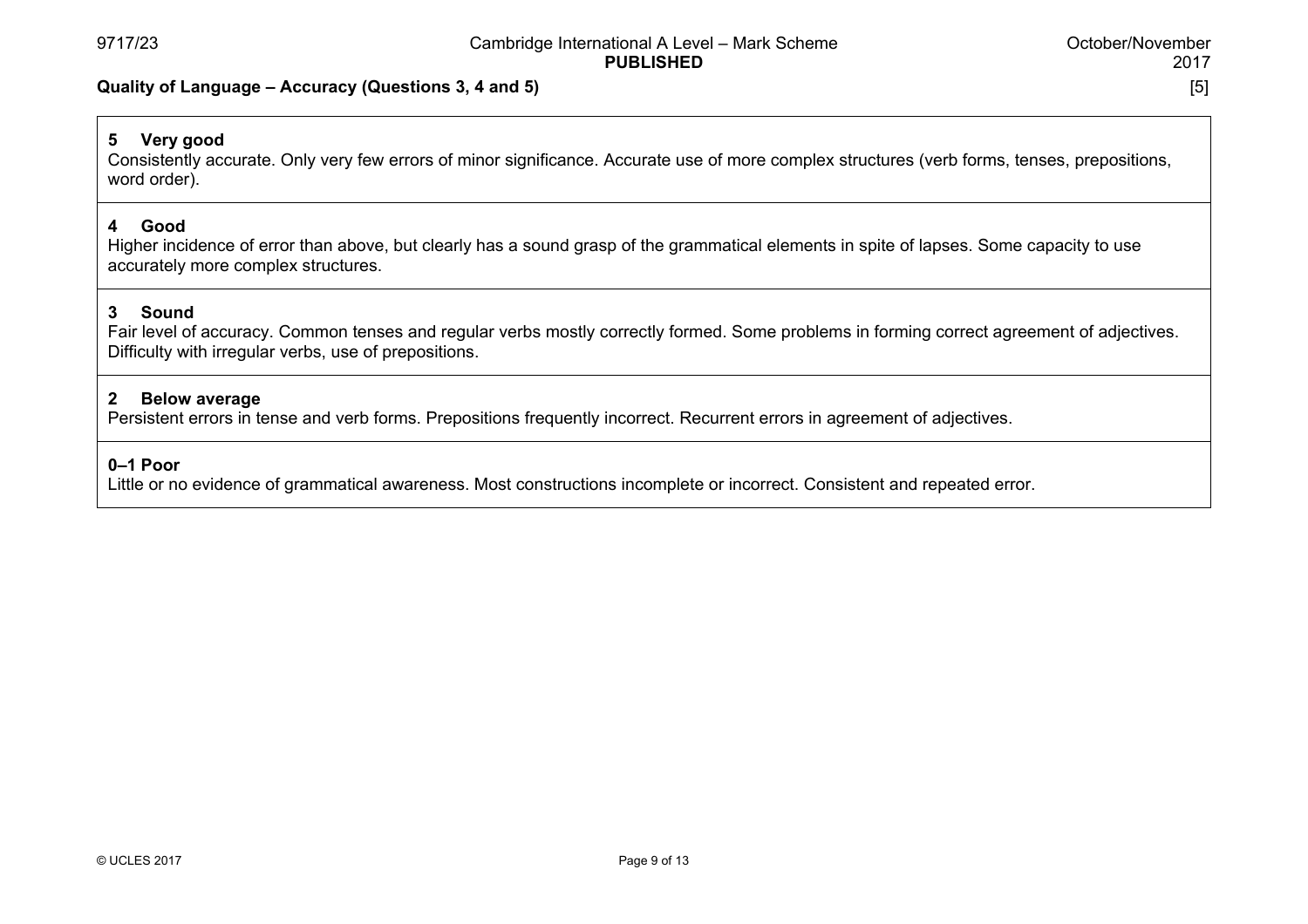## **Additional marking guidance for Quality of Language – questions 3 and 4**

The five marks available for Quality of Language are awarded **globally** for the whole performance on each set of answers.

A concise answer, containing all mark-bearing components for content is scored on the full range of marks for language, i.e. length does not determine the Quality of Language mark.

**Answers scoring 0 for content** cannot contribute to the overall Quality of Language mark.

Identify the answer(s) scoring 0 for content in the whole set of answers. Then add together the number of Content marks available for each of these questions and reduce the Quality of Language mark according to the following table:

| Total Content marks available on<br>questions where a candidate scores 0 | <b>Reduce Quality of Language mark by:</b> |
|--------------------------------------------------------------------------|--------------------------------------------|
| 2 or 3                                                                   |                                            |
| 4 or 5                                                                   | 2                                          |
| 6 or 7                                                                   | 3                                          |
| 8 or 9                                                                   |                                            |

**Note**: A minimum of one mark for Quality of Language should be awarded if there are any Content marks at all (i.e. 0 Language marks only if 0 Content marks).

[Total: 20]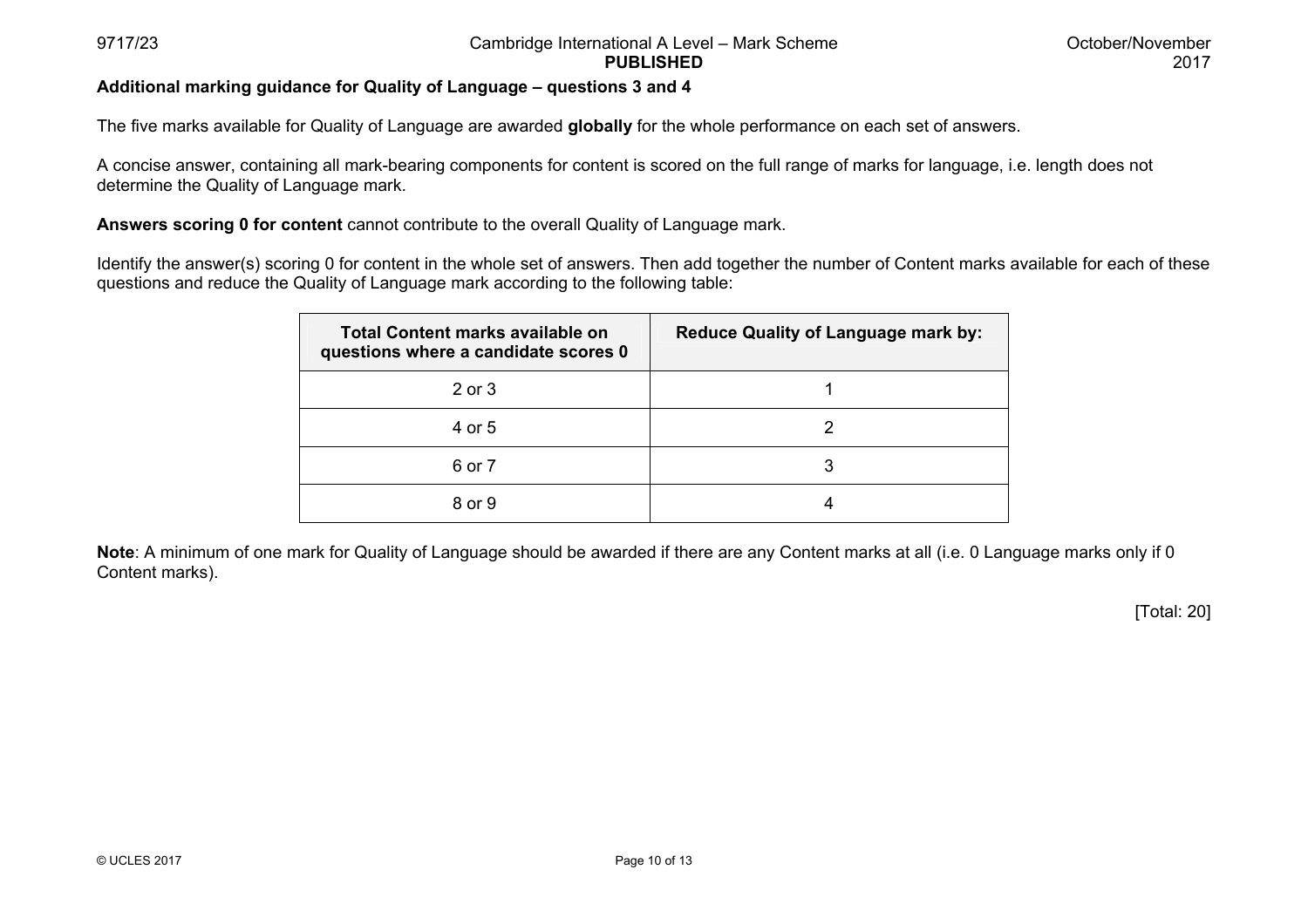[ [10]

#### **Qu uestion 5**

## **Len ngth of 5(a) + 5 5(b) (Summary a and Personal R Response)**

Writing within the maximum length is part of the task, and candidates who remain within the limit (140 words in total) deserve credit.

For these purposes, a word is defined as any item that stands alone and is not joined by a hyphen or apostrophe etc. – i.e. il y a counts as 3 words; qu'est-ce que c'est? likewise.

Examiners make a rough estimate of the length by a quick calculation of the number of words on a line.

If the piece is clearly too long, calculate the length more precisely.

Insert the vertical wavy line <u>after</u> the 150th word to show the end of the response to be marked.

#### **Coontent marks: SSummary**

The summary could include the following points (award 1 mark for each point covered up to a maximum of 10 points):

| <b>Entwicklung</b>                                                  |
|---------------------------------------------------------------------|
| Erstmals in den 80er Jahren Neue Deutsche Welle                     |
| 2004 Antrag auf deutschsprachige Quote; wenig deutsche Musik        |
| Jetzt auch 2015 Neue Deutsche Welle                                 |
| Viele deutschsprachige Lieder in den Album-Charts/mehr Radiopräsenz |
| Auch deutschsprachige Lieder im Ausland in den Charts               |
| <b>Vielseitige Szene</b>                                            |
| hoffentlich mehr Förderung und Hilfe für einheimische Künstler      |
| Gestört durch den Nationalsozialismus                               |
| Gesteigertes Interessse/hoher Stellenwert der Künstler              |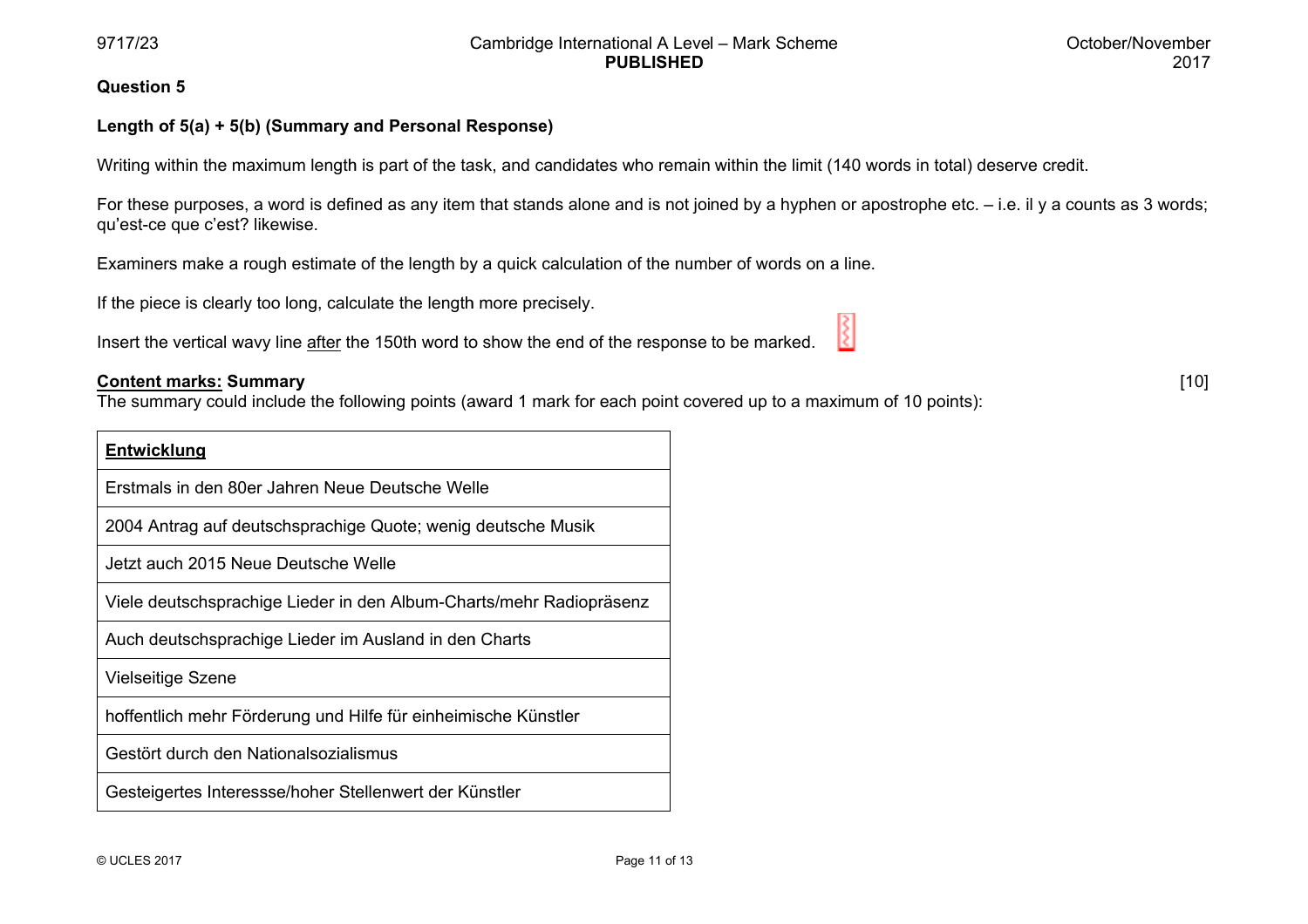| Gründe für Erfolg                                                 |
|-------------------------------------------------------------------|
| Qualität von Produktion und Technik                               |
| Verändertes Umfeld (Popmuseum/Bücher etc)                         |
| Eigene Identität in der Musik/Kultur                              |
| Texte in der Muttersprache präziser/bessere emotionale Verbindung |
| Musik ist cooler und moderner geworden                            |
| Vorreiter pflasterten den Weg                                     |
| Bedürfnis nach Verständnis                                        |

# **Content marks: Response to the Text/Persönlicher Standpunkt** [5]

Marked like a mini-essay according to the variety and interest of the opinions and views expressed, the response to the original text stimulus and the ability to express a personal point of view.

# **5 Very good**

Varied and interesting ideas, showing an element of flair and imagination, a capacity to express a personal point of view.

#### **4 Good**

 Not the flair and imagination of the best candidates, but work still shows an ability to express a range of ideas, maintain interest and respond to the issues raised.

#### **3 Sound**

A fair level of interest and ideas. May concentrate on a single issue, but there is still a response to ideas in the text.

#### **2 Below average**

Limited range of ideas; rather humdrum. May disregard the element of response to the text, and write a largely unrelated free-composition.

## **0–1 Poor**

Few ideas to offer on the theme. Banal and pedestrian. No element of personal response to the text. Repeated error.